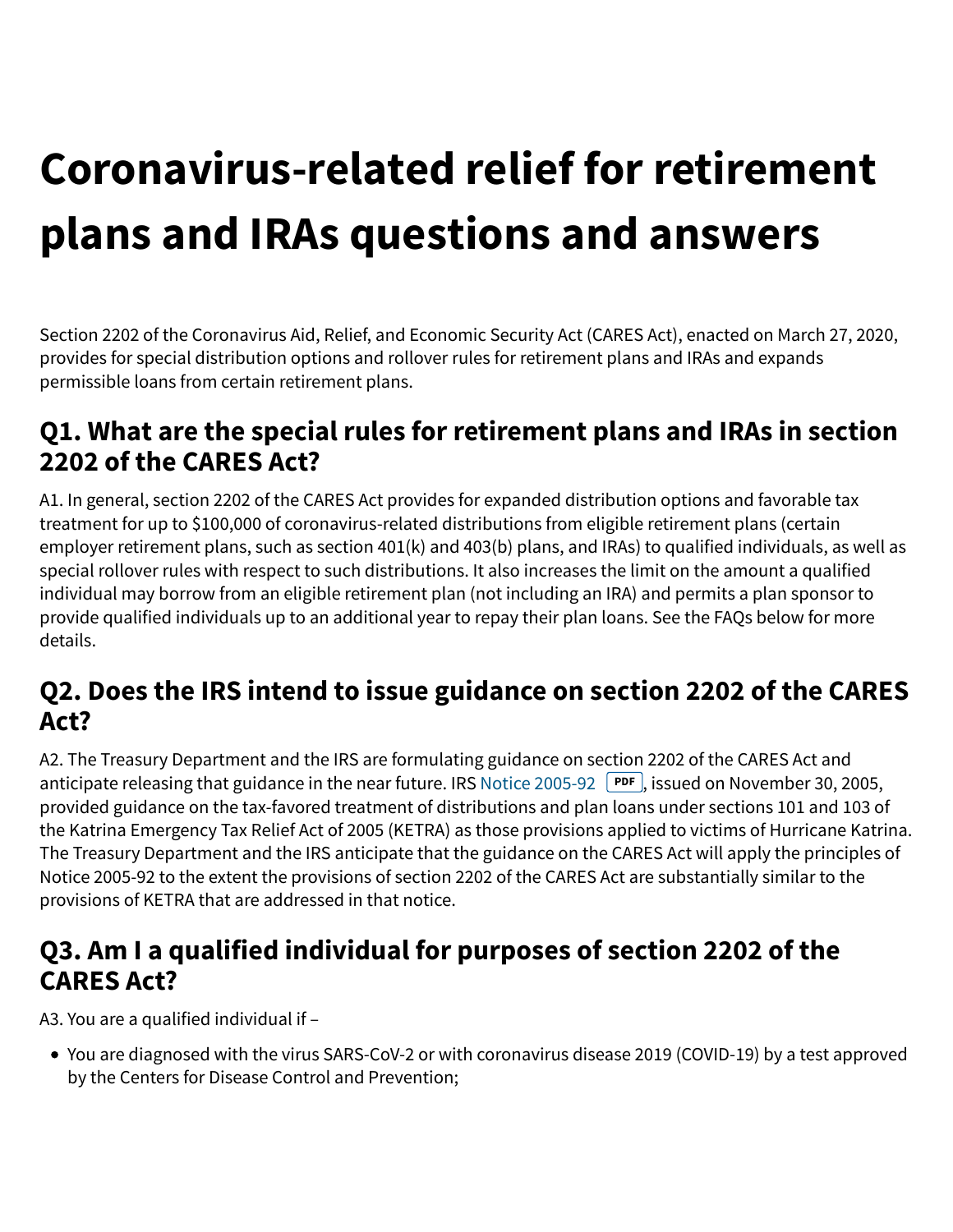- Your spouse or dependent is diagnosed with SARS-CoV-2 or with COVID-19 by a test approved by the Centers for Disease Control and Prevention;
- You experience adverse financial consequences as a result of being quarantined, being furloughed or laid off, or having work hours reduced due to SARS-CoV-2 or COVID-19;
- You experience adverse financial consequences as a result of being unable to work due to lack of child care due to SARS-CoV-2 or COVID-19; or
- You experience adverse financial consequences as a result of closing or reducing hours of a business that you own or operate due to SARS-CoV-2 or COVID-19.

Under section 2202 of the CARES Act, the Treasury Department and the IRS may issue guidance that expands the list of factors taken into account to determine whether an individual is a qualified individual as a result of experiencing adverse financial consequences. The Treasury Department and the IRS have received and are reviewing comments from the public requesting that the list of factors be expanded.

## **Q4. What is a coronavirus-related distribution?**

A4. A coronavirus-related distribution is a distribution that is made from an eligible retirement plan to a qualified individual from January 1, 2020, to December 30, 2020, up to an aggregate limit of \$100,000 from all plans and IRAs.

#### **Q5. Do I have to pay the 10% additional tax on a coronavirus-related distribution from my retirement plan or IRA?**

A5. No, the 10% additional tax on early distributions does not apply to any coronavirus-related distribution.

#### **Q6. When do I have to pay taxes on coronavirus-related distributions?**

A6. The distributions generally are included in income ratably over a three-year period, starting with the year in which you receive your distribution. For example, if you receive a \$9,000 coronavirus-related distribution in 2020, you would report \$3,000 in income on your federal income tax return for each of 2020, 2021, and 2022. However, you have the option of including the entire distribution in your income for the year of the distribution.

## **Q7. May I repay a coronavirus-related distribution?**

A7. In general, yes, you may repay all or part of the amount of a coronavirus-related distribution to an eligible retirement plan, provided that you complete the repayment within three years after the date that the distribution was received. If you repay a coronavirus-related distribution, the distribution will be treated as though it were repaid in a direct trustee-to-trustee transfer so that you do not owe federal income tax on the distribution.

If, for example, you receive a coronavirus-related distribution in 2020, you choose to include the distribution amount in income over a 3-year period (2020, 2021, and 2022), and you choose to repay the full amount to an eligible retirement plan in 2022, you may file amended federal income tax returns for 2020 and 2021 to claim a refund of the tax attributable to the amount of the distribution that you included in income for those years, and you will not be required to include any amount in income in 2022. See sections 4.D, 4.E, and 4.F of Notice 2005-92 for additional examples.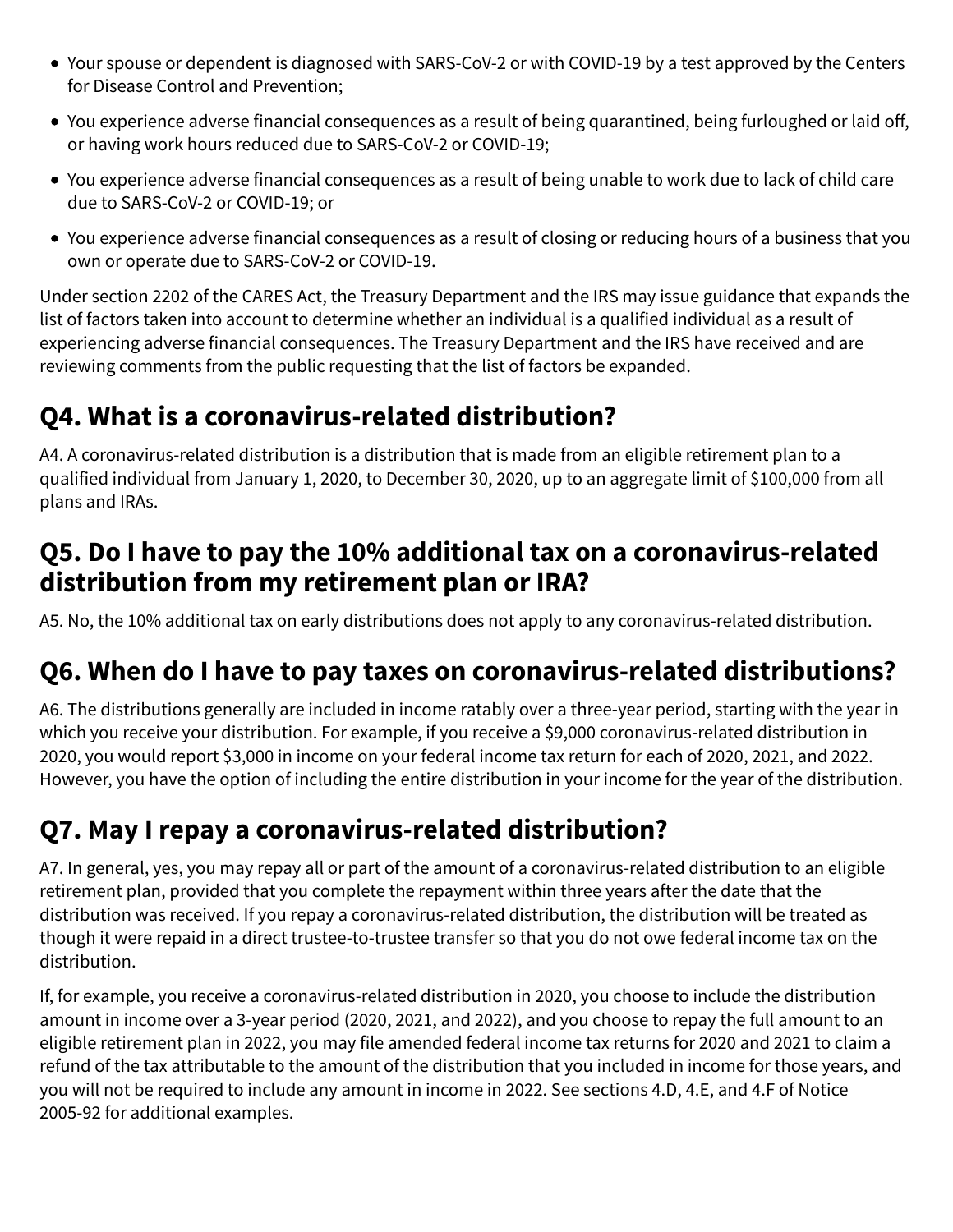#### **Q8. What plan loan relief is provided under section 2202 of the CARES Act?**

A8. Section 2202 of the CARES Act permits an additional year for repayment of loans from eligible retirement plans (not including IRAs) and relaxes limits on loans.

- **Certain loan repayments may be delayed for one year:** If a loan is outstanding on or after March 27, 2020, and any repayment on the loan is due from March 27, 2020, to December 31, 2020, that due date may be delayed under the plan for up to one year. Any payments after the suspension period will be adjusted to reflect the delay and any interest accruing during the delay. See section 5.B of Notice 2005-92.
- **Loan limit may be increased:** The CARES Act also permits employers to increase the maximum loan amount available to qualified individuals. For plan loans made to a qualified individual from March 27, 2020, to September 22, 2020, the limit may be increased up to the lesser of: (1) \$100,000 (minus outstanding plan loans of the individual), or (2) the individual's vested benefit under the plan. See section 5.A of Notice 2005-92.

## **Q9. Is it optional for employers to adopt the distribution and loan rules of section 2202 of the CARES Act?**

A9. It is optional for employers to adopt the distribution and loan rules of section 2202 of the CARES Act. An employer is permitted to choose whether, and to what extent, to amend its plan to provide for coronavirusrelated distributions and/or loans that satisfy the provisions of section 2202 of the CARES Act. Thus, for example, an employer may choose to provide for coronavirus-related distributions but choose not to change its plan loan provisions or loan repayment schedules. Even if an employer does not treat a distribution as coronavirusrelated, a qualified individual may treat a distribution that meets the requirements to be a coronavirus-related distribution as coronavirus-related on the individual's federal income tax return. See section 4.A of Notice 2005-92.

#### **Q10. Does section 2202 of the CARES Act provide additional distribution rights to participants or otherwise change the rules applicable to plan distributions?**

A10. Under section 2202 of the CARES Act, a coronavirus-related distribution is treated as meeting the distribution restrictions for a section 401(k) plan, section 403(b) plan, or governmental section 457(b) plan. For example, under section 2202 of the CARES Act, a section 401(k) plan may permit a coronavirus-related distribution, even if it would occur before an otherwise permitted distributable event (such as severance from employment, disability, or attainment of age 59½). However, the CARES Act does not otherwise change the limits on when plan distributions are permitted to be made from employer-sponsored retirement plans. For example, a pension plan (such as a money purchase pension plan) is not permitted to make a distribution before an otherwise permitted distributable event merely because the distribution, if made, would qualify as a coronavirus-related distribution. Further, a pension plan is not permitted to make a distribution under a distribution form that is not a qualified joint and survivor annuity without spousal consent merely because the distribution, if made, could be treated as a coronavirus-related distribution. See section 2.A of Notice 2005-92.

## **Q11. May an administrator rely on an individual's certification that the individual is eligible to receive a coronavirus-related distribution?**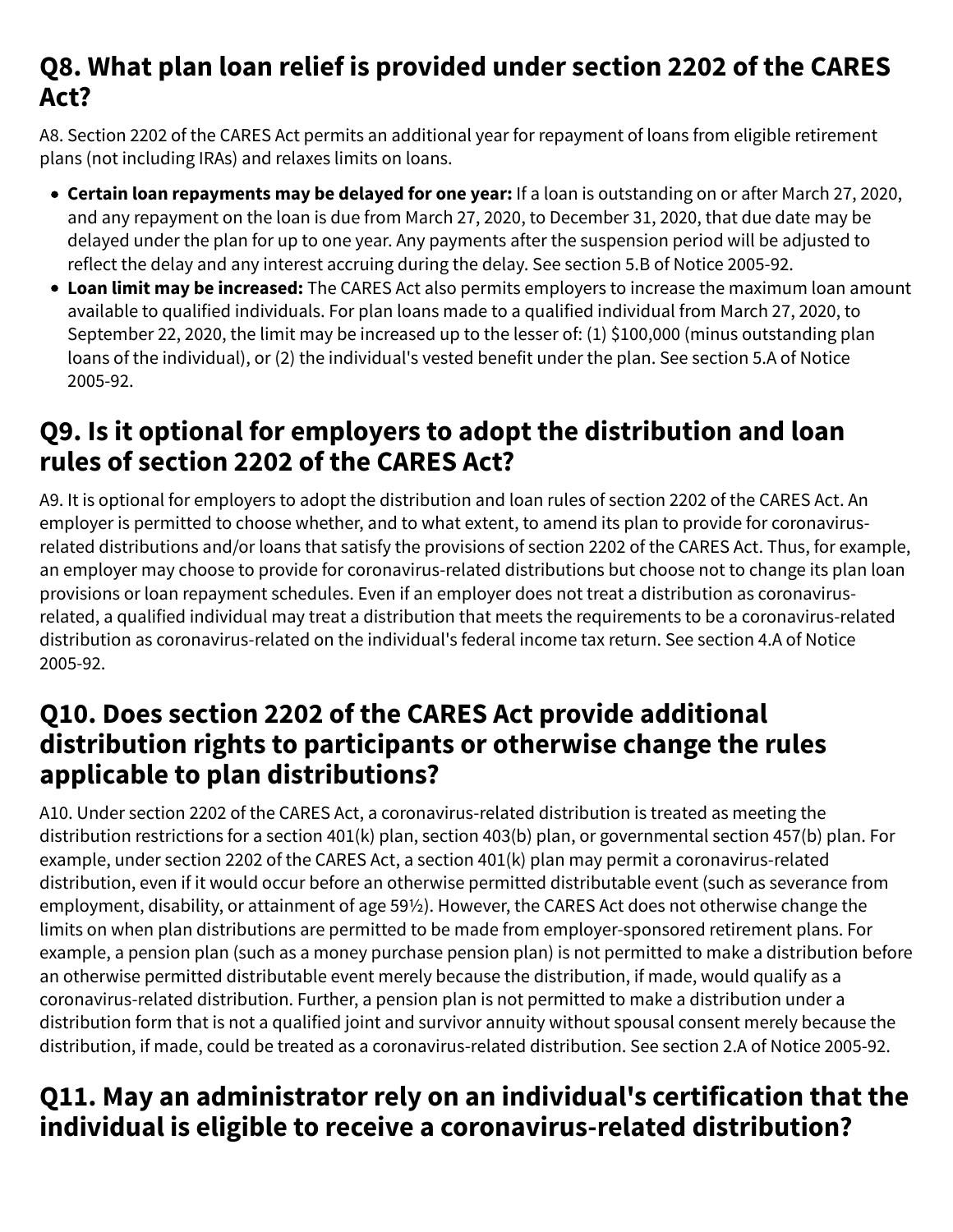A11. The administrator of an eligible retirement plan may rely on an individual's certification that the individual satisfies the conditions to be a qualified individual in determining whether a distribution is a coronavirus-related distribution, unless the administrator has actual knowledge to the contrary. Although an administrator may rely on an individual's certification in making and reporting a distribution, the individual is entitled to treat the distribution as a coronavirus-related distribution for purposes of the individual's federal income tax return only if the individual actually meets the eligibility requirements.

## **Q12. Is an eligible retirement plan required to accept repayment of a participant's coronavirus-related distribution?**

A12. In general, it is anticipated that eligible retirement plans will accept repayments of coronavirus-related distributions, which are to be treated as rollover contributions. However, eligible retirement plans generally are not required to accept rollover contributions. For example, if a plan does not accept any rollover contributions, the plan is not required to change its terms or procedures to accept repayments.

## **Q13. How do qualified individuals report coronavirus-related distributions?**

A13. If you are a qualified individual, you may designate any eligible distribution as a coronavirus-related distribution as long as the total amount that you designate as coronavirus-related distributions is not more than \$100,000. As noted earlier, a qualified individual may treat a distribution that meets the requirements to be a coronavirus-related distribution as such a distribution, regardless of whether the eligible retirement plan treats the distribution as a coronavirus-related distribution. A coronavirus-related distribution should be reported on your individual federal income tax return for 2020. You must include the taxable portion of the distribution in income ratably over the 3-year period – 2020, 2021, and 2022 – unless you elect to include the entire amount in income in 2020. Whether or not you are required to file a federal income tax return, you would use Form 8915-E (which is expected to be available before the end of 2020) to report any repayment of a coronavirus-related distribution and to determine the amount of any coronavirus-related distribution includible in income for a year. See generally section 4 of Notice 2005-92.

## **Q14. How do plans and IRAs report coronavirus-related distributions?**

A14. The payment of a coronavirus-related distribution to a qualified individual must be reported by the eligible retirement plan on Form 1099-R, Distributions from Pensions, Annuities, Retirement or Profit-Sharing Plans, IRAs, Insurance Contracts, etc. This reporting is required even if the qualified individual repays the coronavirusrelated distribution in the same year. The IRS expects to provide more information on how to report these distributions later this year. See generally section 3 of Notice 2005-92.

#### **Q15. Are employees who participated in a business's qualified retirement plan, then laid off because of COVID-19 and rehired by the end of 2020, treated as having an employer-initiated severance from employment for purposes of determining whether a partial termination of the plan occurred? (added July 30, 2020)**

A15. Generally, no. Subject to the facts and circumstances of each case, participating employees generally are not treated as having an employer-initiated severance from employment for purposes of calculating the